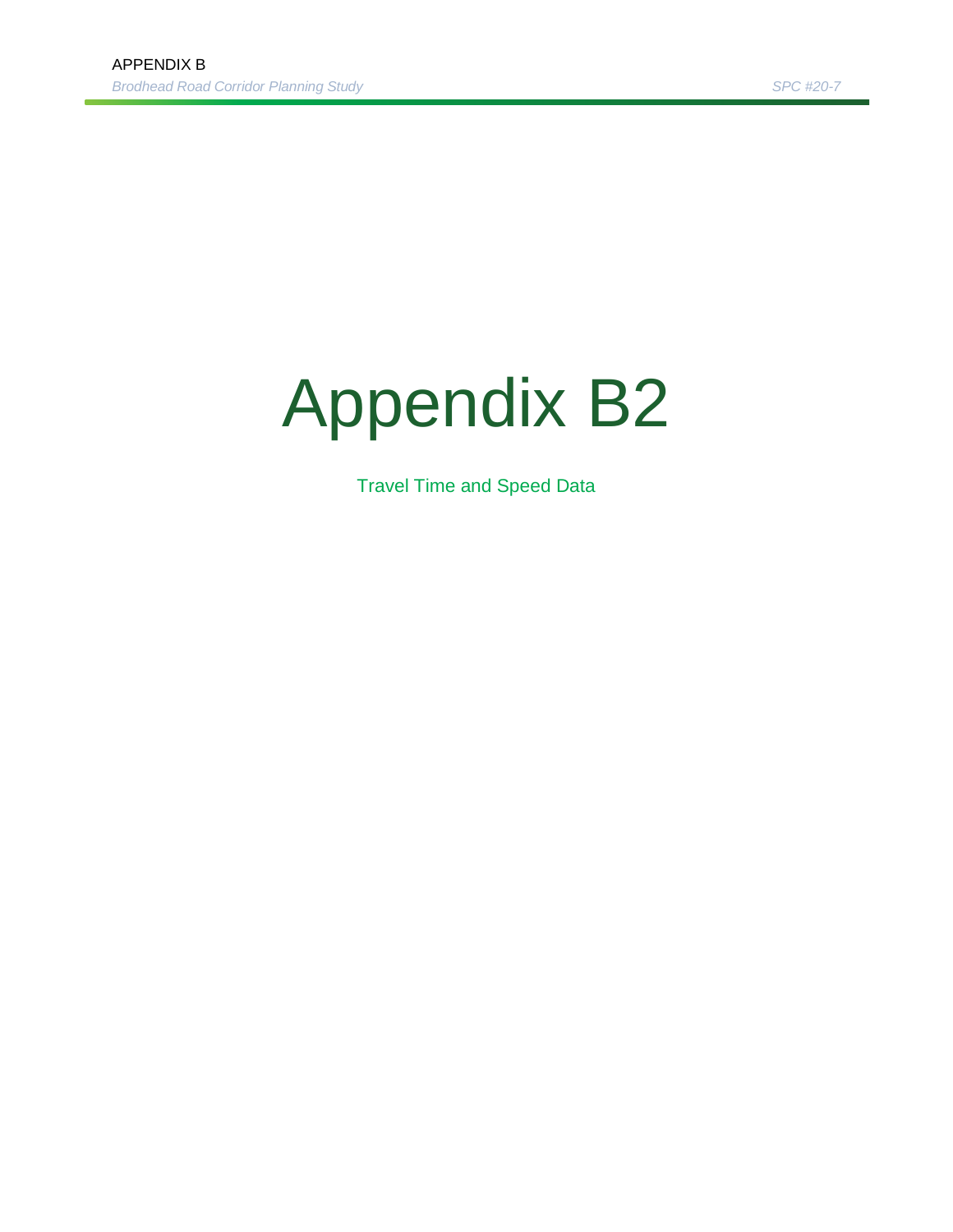

**Direction** Northbound **Scenario:** Weekday AM & PM Peak, 2019

| <b>Roadway Segment</b> | <b>Segment Description</b>                                        | <b>Travel</b><br>Length   | <b>Speed Limit</b> | <b>AM Peak</b><br><b>Observed</b><br><b>Speed</b> | "No<br>Stop"<br><b>Travel</b><br>Time | <b>AM Peak</b><br><b>Total</b><br><b>Travel</b><br>Time | <b>Delay</b> |
|------------------------|-------------------------------------------------------------------|---------------------------|--------------------|---------------------------------------------------|---------------------------------------|---------------------------------------------------------|--------------|
|                        |                                                                   | (Miles)                   | (mph)              | (mph)                                             | (min)                                 | (min)                                                   | (min)        |
| A                      | Monaca to Frankfort Rd                                            | 2.90                      | 40                 | 26.7                                              | 4.6                                   | 6.5                                                     | 1.9          |
| B                      | Frankfort Road Intersection                                       | 0.14                      | 40                 | 15.0                                              | 0.2                                   | 0.6                                                     | 0.3          |
| С                      | Frankfort Road to Center Grange Road<br>33.7<br>2.3<br>1.55<br>40 |                           | 2.8                | 0.4                                               |                                       |                                                         |              |
| D                      | Center Grange Road to Pleasant Drive                              | 1.03                      | 40                 | 34.6                                              | 1.5                                   | 1.8                                                     | 0.2          |
| E                      | Pleasant Drive Intersection                                       | 0.10                      | 40                 | 34.7                                              | 0.2                                   | 0.2                                                     | 0.0          |
| Е                      | Pleasant Drive to Chapel Road                                     | 1.99                      | 40                 | 36.6                                              | 3.1                                   | 3.3                                                     | 0.2          |
| G                      | Chapel Road to Mill Street/ Kennedy Blvd                          | 0.39                      | 35                 | 31.6                                              | 0.7                                   | 0.7                                                     | 0.1          |
| н                      | Mill Street/ Kennedy Blvd Intersection                            | 0.06                      | 35                 | 10.0                                              | 0.1                                   | 0.4                                                     | 0.3          |
|                        | Mill Street/ Kennedy Blvd to 20th Street                          | 0.63                      | 35                 | 19.7                                              | 1.1                                   | 1.9                                                     | 0.8          |
|                        | 20th Street to Truman Drive                                       | 35<br>1.7<br>0.98<br>33.5 |                    | 1.7                                               | 0.1                                   |                                                         |              |
| κ                      | Truman Drive to Five Points                                       | 1.64                      | 35                 | 30.3                                              | 2.8                                   | 3.2                                                     | 0.4          |
|                        | Five Points Intersection                                          | 0.03                      | 35                 | 13.4                                              | 0.0                                   | 0.1                                                     | 0.1          |
| M                      | Five Points to County Line                                        | 1.19                      | 35                 | 32.0                                              | 2.0                                   | 2.2                                                     | 0.2          |
| <b>Total</b>           |                                                                   | 9.59                      | $\blacksquare$     | 27.1                                              | 20.4                                  | 25.5                                                    | 5.1          |

| <b>Roadway Segment</b> | <b>Segment Description</b>               | <b>Travel</b><br>Length<br>(Miles) | <b>Speed Limit</b> | <b>PM Peak</b><br><b>Observed</b><br><b>Speed</b><br>(mph) | "No<br>Stop"<br>Travel<br>Time<br>(min) | <b>PM Peak</b><br>Total<br><b>Travel</b><br>Time<br>(min) | <b>Delay</b><br>(min) |
|------------------------|------------------------------------------|------------------------------------|--------------------|------------------------------------------------------------|-----------------------------------------|-----------------------------------------------------------|-----------------------|
|                        | Monaca to Frankfort Rd                   | 2.90                               | (mph)<br>40        | 23.2                                                       | 4.6                                     | 7.5                                                       | 2.9                   |
| A<br>В                 | <b>Frankfort Road Intersection</b>       | 0.14                               | 40                 | 13.8                                                       | 0.2                                     | 0.6                                                       | 0.4                   |
|                        |                                          |                                    |                    |                                                            |                                         |                                                           |                       |
| С                      | Frankfort Road to Center Grange Road     | 1.55                               | 40                 | 31.2                                                       | 2.3                                     | 3.0                                                       | 0.7                   |
| D                      | Center Grange Road to Pleasant Drive     | 1.03                               | 40                 | 36.9                                                       | 1.5                                     | 1.7                                                       | 0.1                   |
| E                      | Pleasant Drive Intersection              | 0.10                               | 40                 | 36.2                                                       | 0.2                                     | 0.2                                                       | 0.0                   |
| E                      | Pleasant Drive to Chapel Road            | 1.99                               | 40                 | 37.9                                                       | 3.1                                     | 3.2                                                       | 0.1                   |
| G                      | Chapel Road to Mill Street/ Kennedy Blvd | 0.39                               | 35                 | 30.3                                                       | 0.7                                     | 0.8                                                       | 0.1                   |
| н                      | Mill Street/ Kennedy Blvd Intersection   | 0.06                               | 35                 | 8.3                                                        | 0.1                                     | 0.5                                                       | 0.3                   |
|                        | Mill Street/ Kennedy Blvd to 20th Street | 0.63                               | 35                 | 16.9                                                       | 1.1                                     | 2.3                                                       | 1.2                   |
|                        | 20th Street to Truman Drive              | 0.98                               | 35                 | 35.2                                                       | 1.7                                     | 1.7                                                       | 0.0                   |
| K                      | <b>Truman Drive to Five Points</b>       | 1.64                               | 35                 | 33.3                                                       | 2.8                                     | 3.0                                                       | 0.1                   |
|                        | <b>Five Points Intersection</b>          | 0.03                               | 35                 | 11.9                                                       | 0.0                                     | 0.1                                                       | 0.1                   |
| м                      | Five Points to County Line               | 1.19                               | 35                 | 33.4                                                       | 2.0                                     | 2.1                                                       | 0.1                   |
| Total                  |                                          | 9.59                               | ۰                  | 26.8                                                       | 20.4                                    | 26.5                                                      | 6.1                   |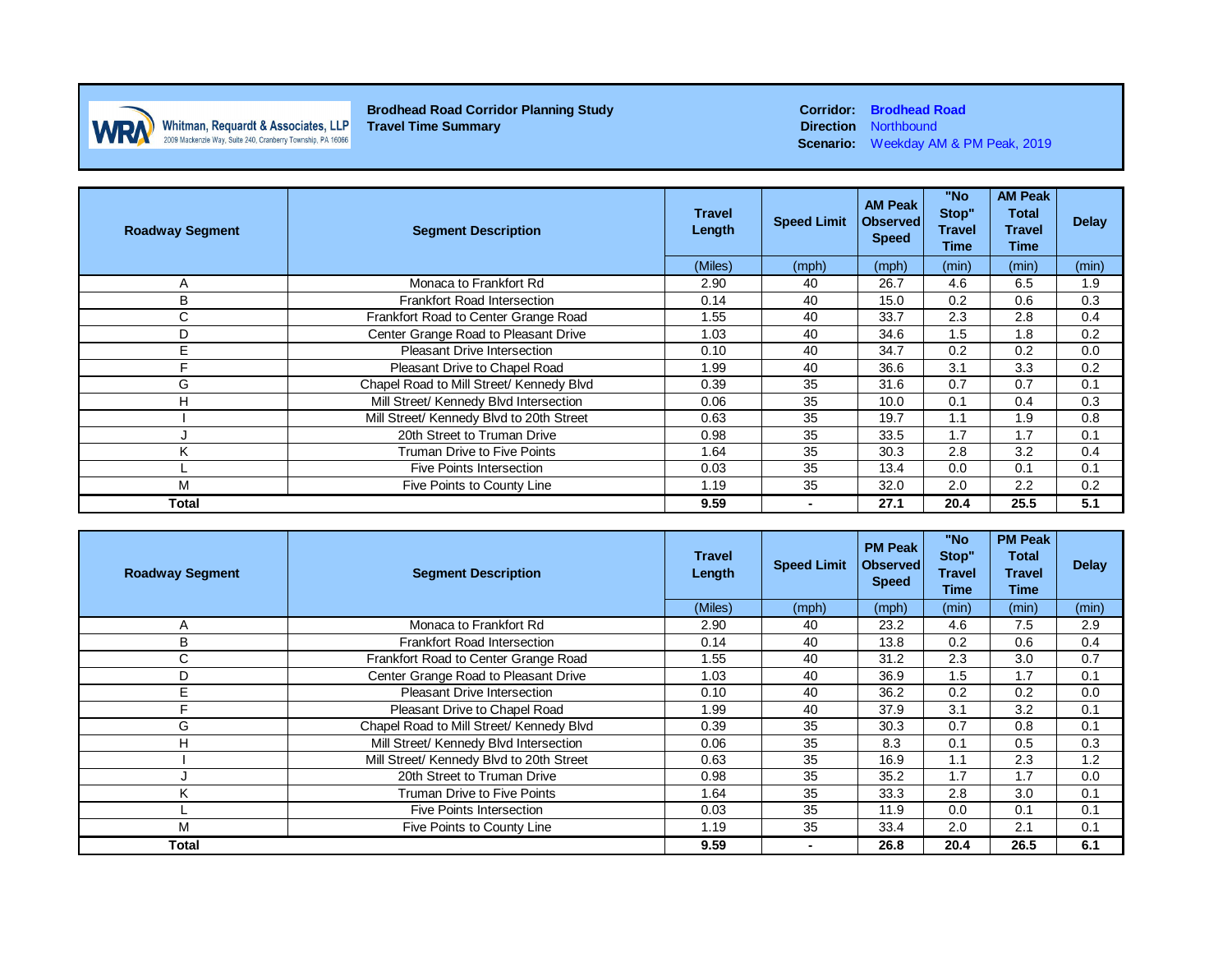

**Brodhead Road Corridor Planning Study Corridor: Brodhead Road Travel Time Summary Corridor: Brodhead Road Direction** Southbound **Whitman, Requardt & Associates, LLP**<br>2009 Mackenzie Way, Suite 240, Cranberry Township, PA 16066

**Direction** Southbound **Scenario:** Weekday AM & PM Peak, 2019

| <b>Roadway Segment</b> | <b>Segment Description</b>               | <b>Travel</b><br>Length   | <b>Speed Limit</b> | <b>AM Peak</b><br><b>Observed</b><br><b>Speed</b> | "No<br>Stop"<br><b>Travel</b><br>Time | <b>AM Peak</b><br><b>Total</b><br><b>Travel</b><br>Time | <b>Delay</b> |
|------------------------|------------------------------------------|---------------------------|--------------------|---------------------------------------------------|---------------------------------------|---------------------------------------------------------|--------------|
|                        |                                          | (Miles)                   | (mph)              | (mph)                                             | (min)                                 | (min)                                                   | (min)        |
| A                      | Monaca to Frankfort Rd                   | 30.2<br>4.6<br>2.89<br>40 |                    | 5.7                                               | 1.1                                   |                                                         |              |
| В                      | Frankfort Road Intersection              | 0.14                      | 40                 | 16.1                                              | 0.2                                   | 0.5                                                     | 0.3          |
| С                      | Frankfort Road to Center Grange Road     | 1.55                      | 40                 | 34.4                                              | 2.3                                   | 2.7                                                     | 0.4          |
| D                      | Center Grange Road to Pleasant Drive     | 1.03                      | 40                 | 37.6                                              | 1.5                                   | 1.6                                                     | 0.1          |
| E                      | <b>Pleasant Drive Intersection</b>       | 0.10                      | 40                 | 36.9                                              | 0.2                                   | 0.2                                                     | 0.0          |
| Е                      | Pleasant Drive to Chapel Road            | 1.99                      | 40                 | 37.5                                              | 3.1                                   | 3.2                                                     | 0.1          |
| G                      | Chapel Road to Mill Street/ Kennedy Blvd | 0.39                      | 35                 | 27.5                                              | 0.9<br>0.7                            |                                                         | 0.2          |
| Н                      | Mill Street/ Kennedy Blvd Intersection   | 0.06                      | 35                 | 12.9                                              | 0.1                                   | 0.3                                                     | 0.2          |
|                        | Mill Street/ Kennedy Blvd to 20th Street | 0.63                      | 35                 | 25.8                                              | 1.1                                   | 1.5                                                     | 0.4          |
|                        | 20th Street to Truman Drive              | 0.98                      | 35<br>1.7<br>33.1  |                                                   | 1.8                                   | 0.1                                                     |              |
| Κ                      | Truman Drive to Five Points              | 1.64                      | 35                 | 25.2                                              | 2.8                                   | 3.9                                                     | 1.1          |
|                        | Five Points Intersection                 | 0.03                      | 35                 | 25.2                                              | 0.0                                   | 0.1                                                     | 0.0          |
| M                      | Five Points to County Line               | 1.19                      | 35                 | 34.7                                              | 2.0                                   | 2.1                                                     | 0.0          |
| <b>Total</b>           |                                          | 9.59                      |                    | 29.0                                              | 20.3                                  | 24.4                                                    | 4.0          |

| <b>Roadway Segment</b> | <b>Segment Description</b>               | <b>Travel</b><br>Length | <b>Speed Limit</b> | <b>PM Peak</b><br><b>Observed</b><br><b>Speed</b> | "No<br>Stop"<br>Travel<br>Time | <b>PM Peak</b><br><b>Total</b><br><b>Travel</b><br>Time | <b>Delay</b> |
|------------------------|------------------------------------------|-------------------------|--------------------|---------------------------------------------------|--------------------------------|---------------------------------------------------------|--------------|
|                        |                                          | (Miles)                 | (mph)              | (mph)                                             | (min)                          | (min)                                                   | (min)        |
| A                      | Monaca to Frankfort Rd                   | 2.89                    | 40                 | 27.4                                              | 4.6                            | 6.3                                                     | 1.7          |
| B                      | Frankfort Road Intersection              | 0.14                    | 40                 | 13.6                                              | 0.2                            | 0.6                                                     | 0.4          |
| C                      | Frankfort Road to Center Grange Road     | 1.55                    | 40                 | 30.7                                              | 2.3                            | 3.0                                                     | 0.7          |
| D                      | Center Grange Road to Pleasant Drive     | 1.03                    | 40                 | 35.6                                              | 1.5                            | 1.7                                                     | 0.2          |
| E                      | <b>Pleasant Drive Intersection</b>       | 0.10                    | 40                 | 36.8                                              | 0.2                            | 0.2                                                     | 0.0          |
| F                      | Pleasant Drive to Chapel Road            | 1.99                    | 40                 | 35.7                                              | 3.1                            | 3.3                                                     | 0.3          |
| G                      | Chapel Road to Mill Street/ Kennedy Blvd | 0.39                    | 35                 | 22.1                                              | 0.7                            | 1.1                                                     | 0.4          |
| H                      | Mill Street/ Kennedy Blvd Intersection   | 0.06                    | 35                 | 9.7                                               | 0.1                            | 0.4                                                     | 0.3          |
|                        | Mill Street/ Kennedy Blvd to 20th Street | 0.63                    | 35                 | 22.9                                              | 1.1                            | 1.7                                                     | 0.6          |
|                        | 20th Street to Truman Drive              | 0.98                    | 35                 | 34.3                                              | 1.7                            | 1.7                                                     | 0.0          |
| K                      | Truman Drive to Five Points              | 1.64                    | 35                 | 24.9                                              | 2.8                            | 4.0                                                     | 1.1          |
|                        | Five Points Intersection                 | 0.03                    | 35                 | 20.0                                              | 0.0                            | 0.1                                                     | 0.0          |
| M                      | Five Points to County Line               | 1.19                    | 35                 | 34.4                                              | 2.0                            | 2.1                                                     | 0.0          |
| <b>Total</b>           |                                          | 9.59                    | -                  | 26.8                                              | 20.3                           | 26.2                                                    | 5.8          |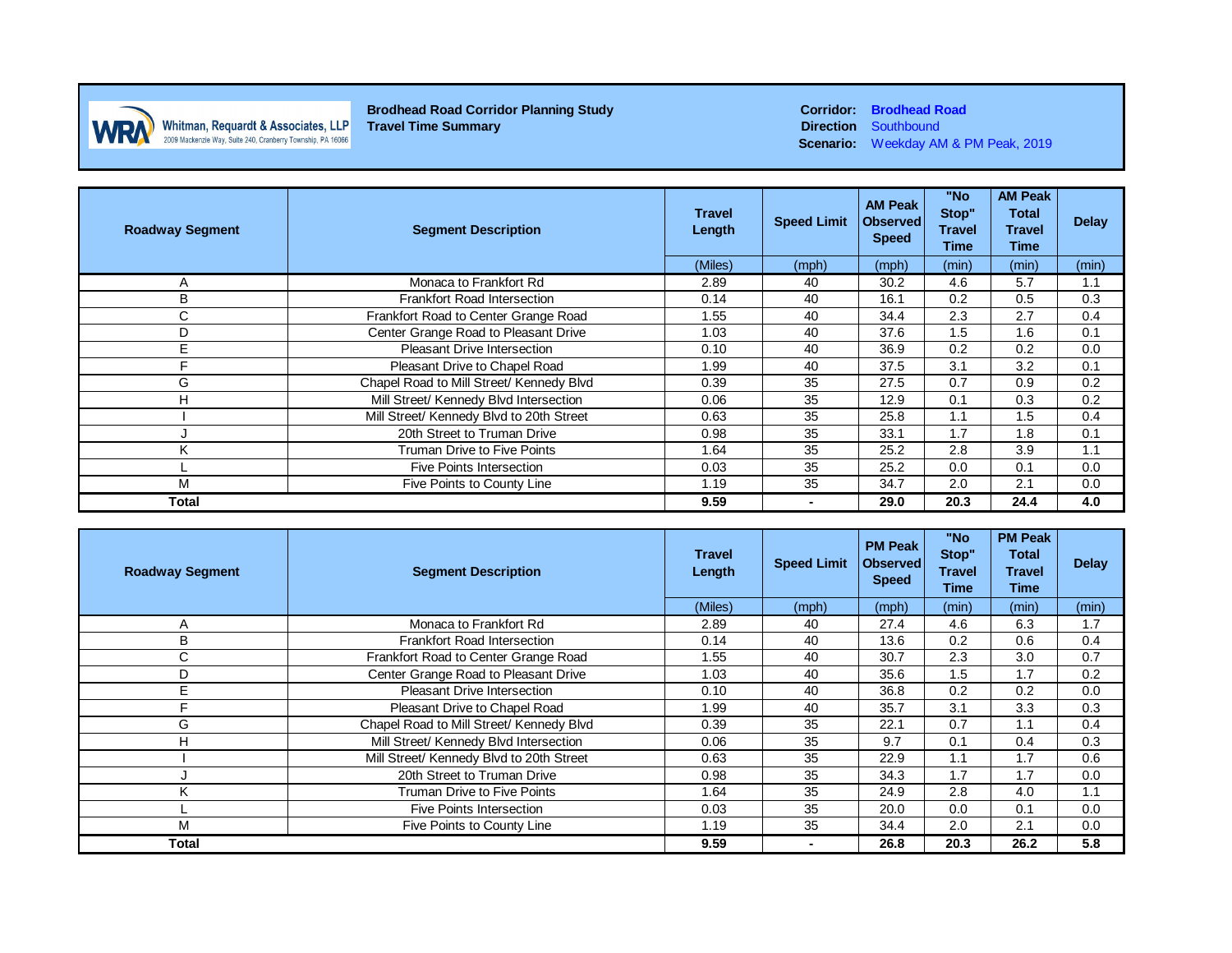

Whitman, Requardt & Associates, LLP<br>2009 Mackenzie Way, Suite 240, Cranberry Township, PA 16066

**Brodhead Road Corridor Planning Study Corridor: Brodhead Road Travel Time Summary (Corridor Average Results) Direction** Northbound / Southbound Summary

**Scenario:** Weekday AM & PM Peak, 2019

|                      | <b>Direction (Period)</b> | <b>Travel</b> | "No Stop"           | <b>CORRIDOR AVERAGE SUMMARY</b> |       |              |  |
|----------------------|---------------------------|---------------|---------------------|---------------------------------|-------|--------------|--|
| Roadway              |                           | Length        | <b>Running Time</b> | <b>Total Travel</b><br>Time     | Delay | <b>Speed</b> |  |
|                      |                           | (Miles)       | (Min)               | (Min)                           | (Min) | (mph)        |  |
| <b>Brodhead Road</b> | NB (AM)                   | 9.59          | 20.4                | 25.5                            | 5.1   | 27.1         |  |
|                      | NB (PM)                   | 9.59          | 20.4                | 26.5                            | 6.1   | 26.8         |  |
| <b>Brodhead Road</b> | SB (AM)                   | 9.59          | 20.3                | 24.4                            | 4.0   | 29.0         |  |
|                      | SB (PM)                   | 9.59          | 20.3                | 26.2                            | 5.8   | 26.8         |  |